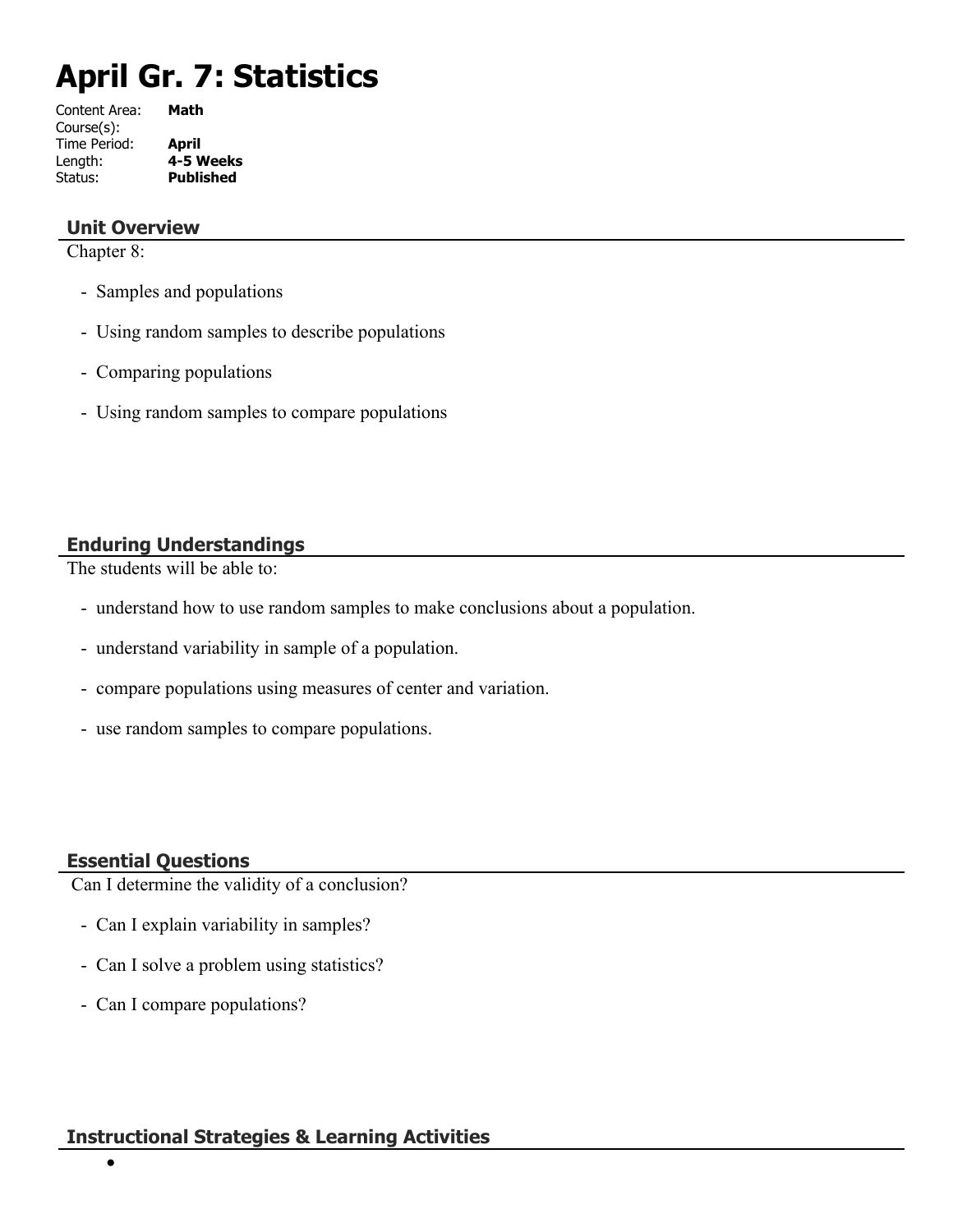- o Guided Practice
- o Problem of the Day
- o RC car activity. (teacher made activity)
- Guided Practice
- Do Now
- Extra Practice & Puzzle Time (Resources)
- Scavenger Hunts
- Coloring Activities
- Task Cards (Around the World)
- Maze Activities
- Quizizz Online Assignments
- Kahoot! Online Games

# **Integration of Career Readiness, Life Literacies and Key Skills**

|                       | Digital tools make it possible to analyze and interpret data, including text, images, and<br>sound. These tools allow for broad concepts and data to be more effectively<br>communicated. |
|-----------------------|-------------------------------------------------------------------------------------------------------------------------------------------------------------------------------------------|
|                       | Awareness of and appreciation for cultural differences is critical to avoid barriers to<br>productive and positive interaction.                                                           |
| WRK.9.2.8.CAP.15      | Present how the demand for certain skills, the job market, and credentials can determine<br>an individual's earning power.                                                                |
|                       | An individual's strengths, lifestyle goals, choices, and interests affect employment and<br>income.                                                                                       |
| TECH.9.4.8.IML.12     | Use relevant tools to produce, publish, and deliver information supported with evidence<br>for an authentic audience.                                                                     |
| WRK.9.2.8.CAP.10      | Evaluate how careers have evolved regionally, nationally, and globally.                                                                                                                   |
| TECH.9.4.8.GCA.2      | Demonstrate openness to diverse ideas and perspectives through active discussions to<br>achieve a group goal.                                                                             |
| <b>TECH.9.4.8.GCA</b> | <b>Global and Cultural Awareness</b>                                                                                                                                                      |
| TECH.9.4.8.CT.2       | Develop multiple solutions to a problem and evaluate short- and long-term effects to<br>determine the most plausible option (e.g., MS-ETS1-4, 6.1.8.CivicsDP.1).                          |
|                       | Multiple solutions often exist to solve a problem.                                                                                                                                        |
| WRK.9.2.8.CAP.19      | Relate academic achievement, as represented by high school diplomas, college degrees,<br>and industry credentials, to employability and to potential level.                               |
| WRK.9.2.8.CAP.16      | Research different ways workers/employees improve their earning power through<br>education and the acquisition of new knowledge and skills.                                               |
| WRK.9.2.8.CAP.12      | Assess personal strengths, talents, values, and interests to appropriate jobs and careers to<br>maximize career potential.                                                                |
| WRK.9.2.8.CAP.3       | Explain how career choices, educational choices, skills, economic conditions, and personal<br>behavior affect income.                                                                     |
| TECH.9.4.8.IML.1      | Critically curate multiple resources to assess the credibility of sources when searching for<br>information.                                                                              |
| TECH.9.4.8.DC.5       | Manage digital identity and practice positive online behavior to avoid inappropriate forms                                                                                                |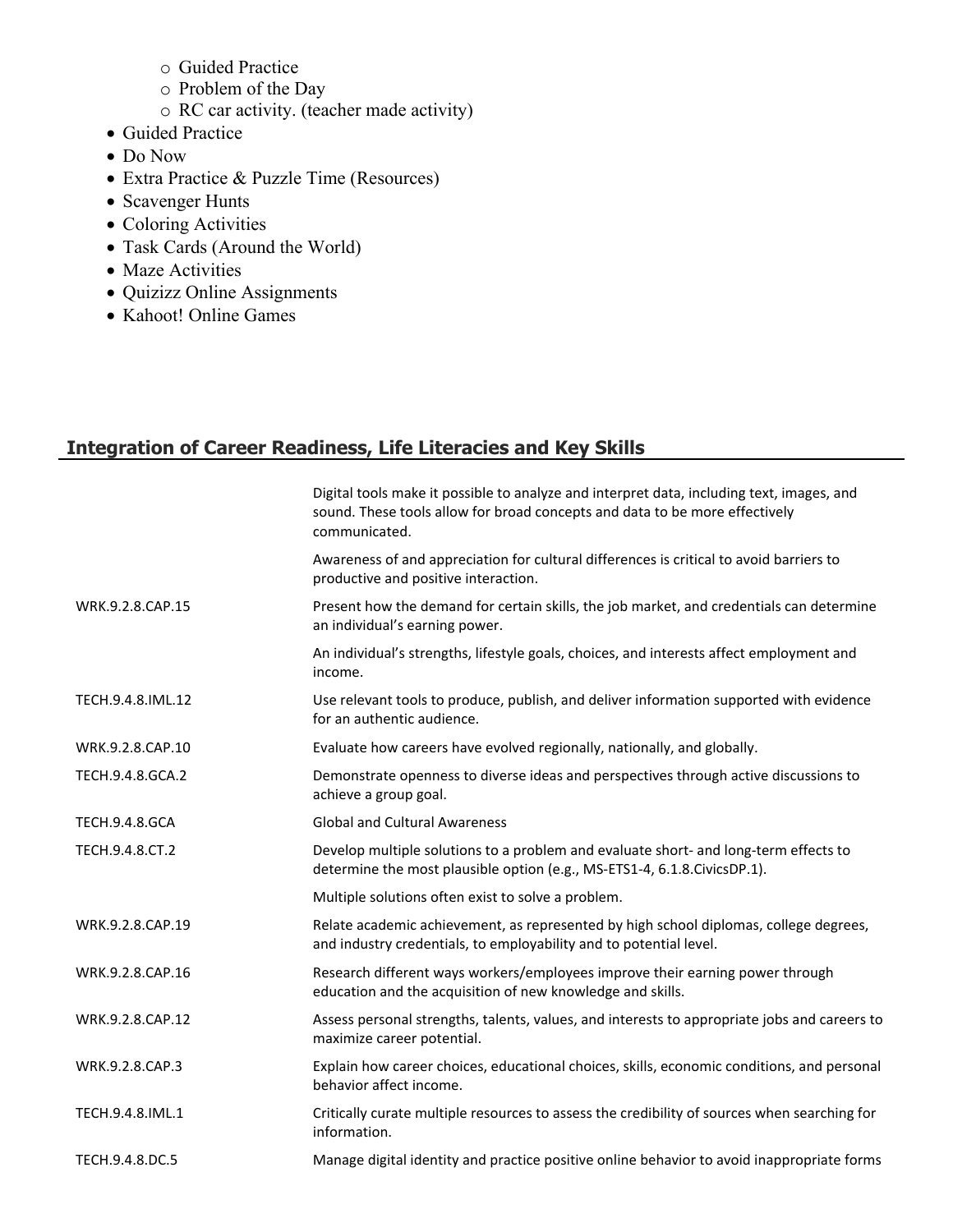|                      | of self-disclosure.                                                                                                                                                                                                                     |
|----------------------|-----------------------------------------------------------------------------------------------------------------------------------------------------------------------------------------------------------------------------------------|
| <b>TECH.9.4.8.CT</b> | <b>Critical Thinking and Problem-solving</b>                                                                                                                                                                                            |
| TECH.9.4.8.TL.2      | Gather data and digitally represent information to communicate a real-world problem<br>(e.g., MS-ESS3-4, 6.1.8.EconET.1, 6.1.8.CivicsPR.4).                                                                                             |
|                      | Some digital tools are appropriate for gathering, organizing, analyzing, and presenting<br>information, while other types of digital tools are appropriate for creating text,<br>visualizations, models, and communicating with others. |
| WRK.9.2.8.CAP.2      | Develop a plan that includes information about career areas of interest.                                                                                                                                                                |
| TECH.9.4.8.GCA.1     | Model how to navigate cultural differences with sensitivity and respect (e.g., 1.5.8.C1a).                                                                                                                                              |
| WRK.9.2.8.CAP.4      | Explain how an individual's online behavior (e.g., social networking, photo exchanges,<br>video postings) may impact opportunities for employment or advancement.                                                                       |
| TECH.9.4.8.TL.3      | Select appropriate tools to organize and present information digitally.                                                                                                                                                                 |
| TECH.9.4.8.IML.3     | Create a digital visualization that effectively communicates a data set using formatting<br>techniques such as form, position, size, color, movement, and spatial grouping (e.g.,<br>6.SP.B.4, 7.SP.B.8b).                              |
| <b>WRK.9.2.8.CAP</b> | <b>Career Awareness and Planning</b>                                                                                                                                                                                                    |
| WRK.9.2.8.CAP.1      | Identify offerings such as high school and county career and technical school courses,<br>apprenticeships, military programs, and dual enrollment courses that support career or<br>occupational areas of interest.                     |
| TECH.9.4.8.IML.4     | Ask insightful questions to organize different types of data and create meaningful<br>visualizations.                                                                                                                                   |
|                      | An essential aspect of problem solving is being able to self-reflect on why possible<br>solutions for solving problems were or were not successful.                                                                                     |
|                      | Communication skills and responsible behavior in addition to education, experience,<br>certifications, and skills are all factors that affect employment and income.                                                                    |
|                      |                                                                                                                                                                                                                                         |

# **Technology and Design Integration**

| $CS.6 - 8.DA$        | Data & Analysis                                                                                                                                                                                                                                          |
|----------------------|----------------------------------------------------------------------------------------------------------------------------------------------------------------------------------------------------------------------------------------------------------|
| CS.6-8.8.2.8. ITH. 2 | Compare how technologies have influenced society over time.                                                                                                                                                                                              |
| CS.6-8.8.1.8.IC.1    | Compare the trade-offs associated with computing technologies that affect individual's<br>everyday activities and career options.                                                                                                                        |
|                      | Computer models can be used to simulate events, examine theories and inferences, or<br>make predictions.                                                                                                                                                 |
|                      | Troubleshooting a problem is more effective when knowledge of the specific device along<br>with a systematic process is used to identify the source of a problem.                                                                                        |
| CS.6-8.8.2.8. ITH. 1 | Explain how the development and use of technology influences economic, political, social,<br>and cultural issues.                                                                                                                                        |
| CS.6-8.8.1.8.DA.1    | Organize and transform data collected using computational tools to make it usable for a<br>specific purpose.                                                                                                                                             |
|                      | People use digital devices and tools to automate the collection, use, and transformation of<br>data. The manner in which data is collected and transformed is influenced by the type of<br>digital device(s) available and the intended use of the data. |
|                      | Advancements in computing technology can change individuals' behaviors. Society is faced<br>with trade-offs due to the increasing globalization and automation that computing brings.                                                                    |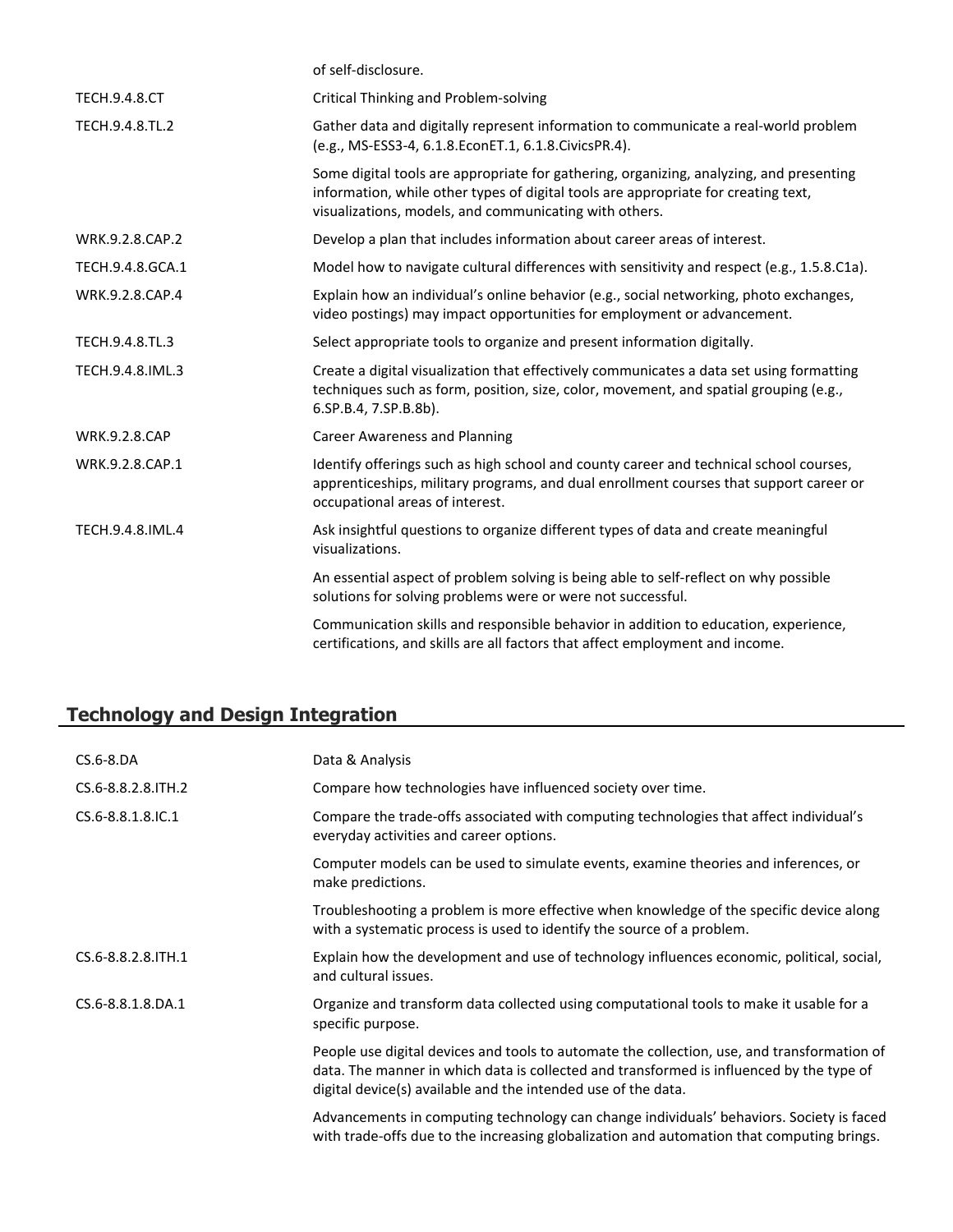| CS.6-8.8.1.8.CS.4 | Systematically apply troubleshooting strategies to identify and resolve hardware and<br>software problems in computing systems. |
|-------------------|---------------------------------------------------------------------------------------------------------------------------------|
| CS.6-8.8.1.8.DA.5 | Test, analyze, and refine computational models.                                                                                 |

#### **Interdisciplinary Connections**

| LA.RI.6.10 | By the end of the year read and comprehend literary nonfiction at grade level text-<br>complexity or above, with scaffolding as needed. |
|------------|-----------------------------------------------------------------------------------------------------------------------------------------|
| LA.W.6.1   | Write arguments to support claims with clear reasons and relevant evidence.                                                             |
| LA.RI.6.4  | Determine the meaning of words and phrases as they are used in a text, including<br>figurative, connotative, and technical meanings.    |

## **Differentiation**

- Understand that gifted students, just like all students, come to school to learn and be challenged.
- Pre-assess your students. Find out their areas of strength as well as those areas you may need to address before students move on.
- Consider grouping gifted students together for at least part of the school day.
- Plan for differentiation. Consider pre-assessments, extension activities, and compacting the curriculum.
- Use phrases like "You've shown you don't need more practice" or "You need more practice" instead of words like "qualify" or "eligible" when referring to extension work.
- Encourage high-ability students to take on challenges. Because they're often used to getting good grades, gifted students may be risk averse.

#### **Definitions of Differentiation Components**:

- o Content the specific information that is to be taught in the lesson/unit/course of instruction.
- o Process how the student will acquire the content information.
- o Product how the student will demonstrate understanding of the content.
- o Learning Environment the environment where learning is taking place including physical location and/or student grouping

#### **Differentiation occurring in this unit:**

- $\bullet$
- o Challenges will be presented to students as the need arises.

Struggling students will get additional personalized instruction, and modifications as needed.

#### **Modifications & Accommodations**

Refer to QSAC EXCEL SMALL SPED ACCOMMOCATIONS spreadsheet in this discipline.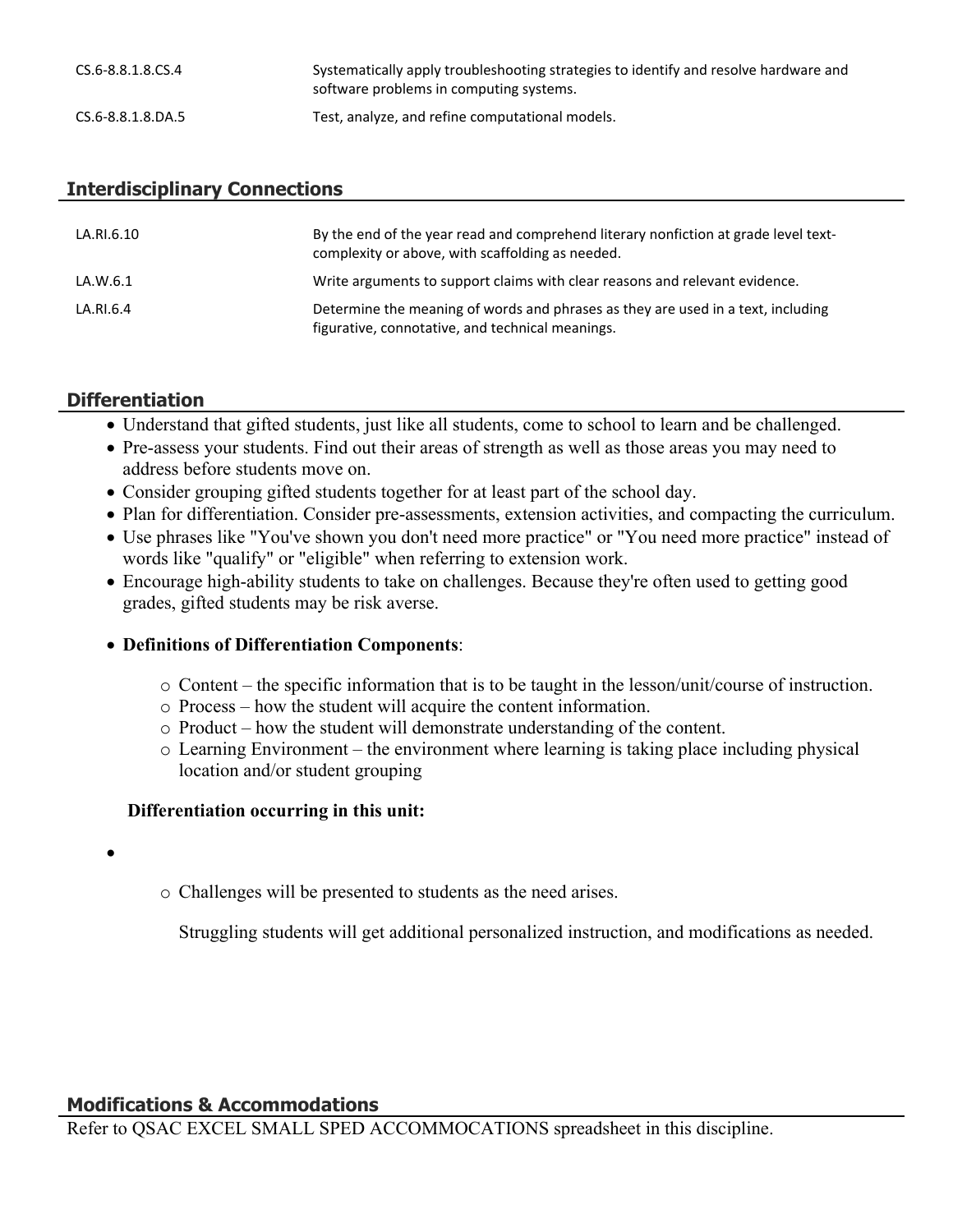#### **Modifications and Accommodations used in this unit:**

Challenges will be presented to students as the need arises.

Struggling students will get additional personalized instruction, and modifications as needed.

IEP and 504 accommodations will be utilized.

#### **Benchmark Assessments**

**Benchmark Assessments** are given periodically (e.g., at the end of every quarter or as frequently as once per month) throughout a school year to establish baseline achievement data and measure progress toward a standard or set of academic standards and goals.

#### **Schoolwide Benchmark assessments:**

Aimsweb benchmarks 3X a year

Linkit Benchmarks 3X a year

#### **Additional Benchmarks used in this unit:**

**End of semester testing**

## **Formative Assessments**

Assessment allows both instructor and student to monitor progress towards achieving learning objectives, and can be approached in a variety of ways. **Formative assessment** refers to tools that identify misconceptions, struggles, and learning gaps along the way and assess how to close those gaps. It includes effective tools for helping to shape learning, and can even bolster students' abilities to take ownership of their learning when they understand that the goal is to improve learning, not apply final marks (Trumbull and Lash, 2013). It can include students assessing themselves, peers, or even the instructor, through writing, quizzes, conversation, and more. In short, formative assessment occurs throughout a class or course, and seeks to improve student achievement of learning objectives through approaches that can support specific student needs (Theal and Franklin, 2010, p. 151).

#### **Formative Assessments used in this unit:**

- Kahoot! Games
- Quizizz Games
- Homework
- $\bullet$  O & A
- Scavenger Hunts
- Coloring Activities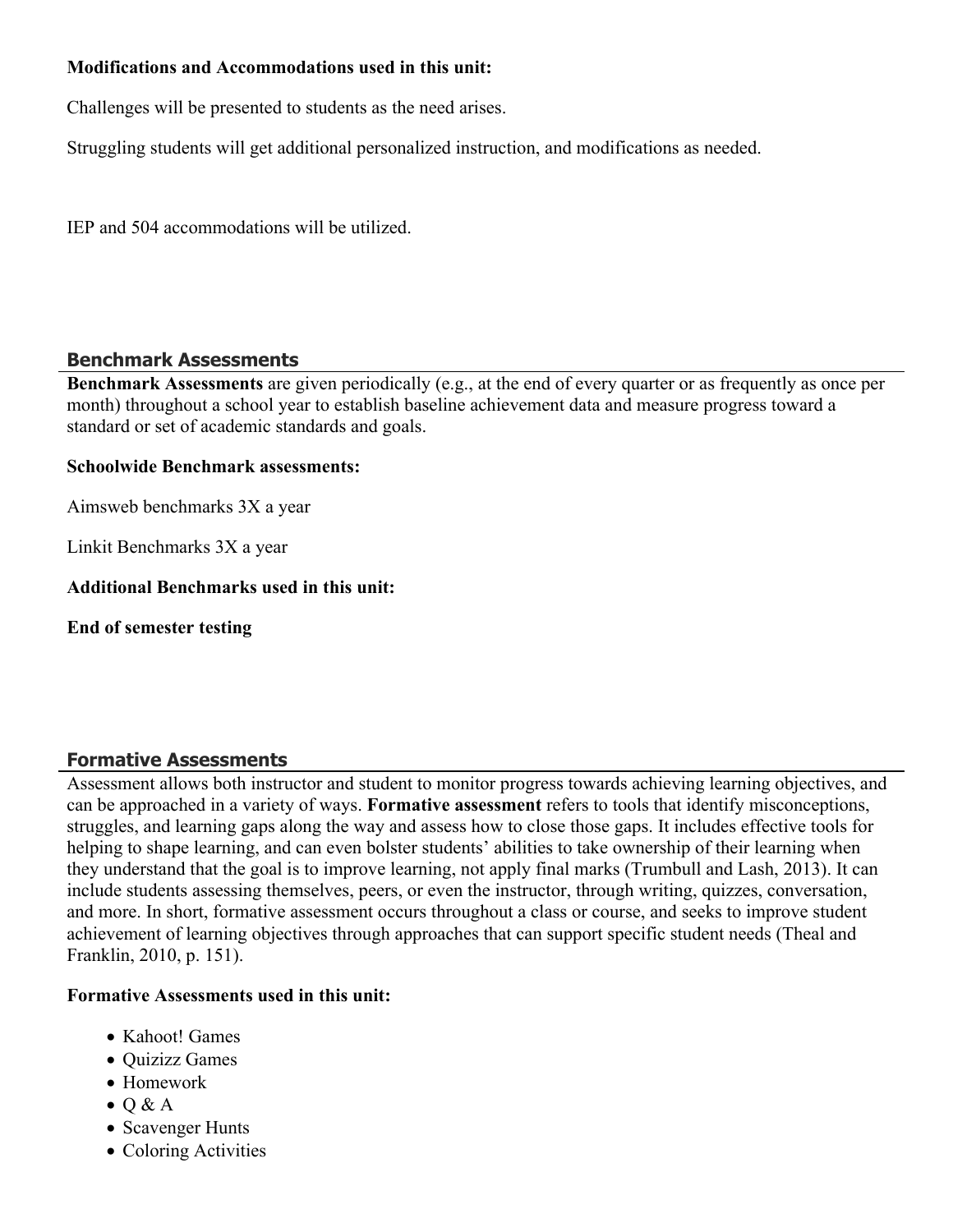- Task Cards
- Partner Activities

#### **Summative Assessments**

**Summative assessments** evaluate student learning, knowledge, proficiency, or success at the conclusion of an instructional period, like a unit, course, or program. Summative assessments are almost always formally graded and often heavily weighted (though they do not need to be). Summative assessment can be used to great effect in conjunction and alignment with formative assessment, and instructors can consider a variety of ways to combine these approaches.

#### **Summative assessments for this unit:**

- Chapter Tests
- Quizzes

# **Instructional Materials**

- 1. Big Ideas Math: Modeling Real Life 6th Grade Book
- 2. Quizizz
- 3. Kahoot
- 4. Scavenger Hunts
- 5. Task Cards
- 6. Coloring Activities

# **Standards**

| 0xMA.7.SP.A                                   | Use random<br>sampling to<br>draw<br>inferences<br>about a<br>population. |                                                                                                                                                                                                                                                                                                                                                                                                                                                                                                                                                                                     |
|-----------------------------------------------|---------------------------------------------------------------------------|-------------------------------------------------------------------------------------------------------------------------------------------------------------------------------------------------------------------------------------------------------------------------------------------------------------------------------------------------------------------------------------------------------------------------------------------------------------------------------------------------------------------------------------------------------------------------------------|
| ₫<br>$\mathbb{F}_{0x}$<br>Ç<br>₫<br>$\Box$ 0x |                                                                           | Understand that statistics can be used to gain information<br>about a population by examining a sample of the population;<br>MA.7.SP.A.1 <sup>generalizations</sup> about a population from a sample are valid<br>only if the sample is representative of that population.<br>Understand that random sampling tends to produce<br>representative samples and support valid inferences.<br>Use data from a random sample to draw inferences about a<br>MA.7.SP.A.2 population with an unknown characteristic of interest.<br>Generate multiple samples (or simulated samples) of the |